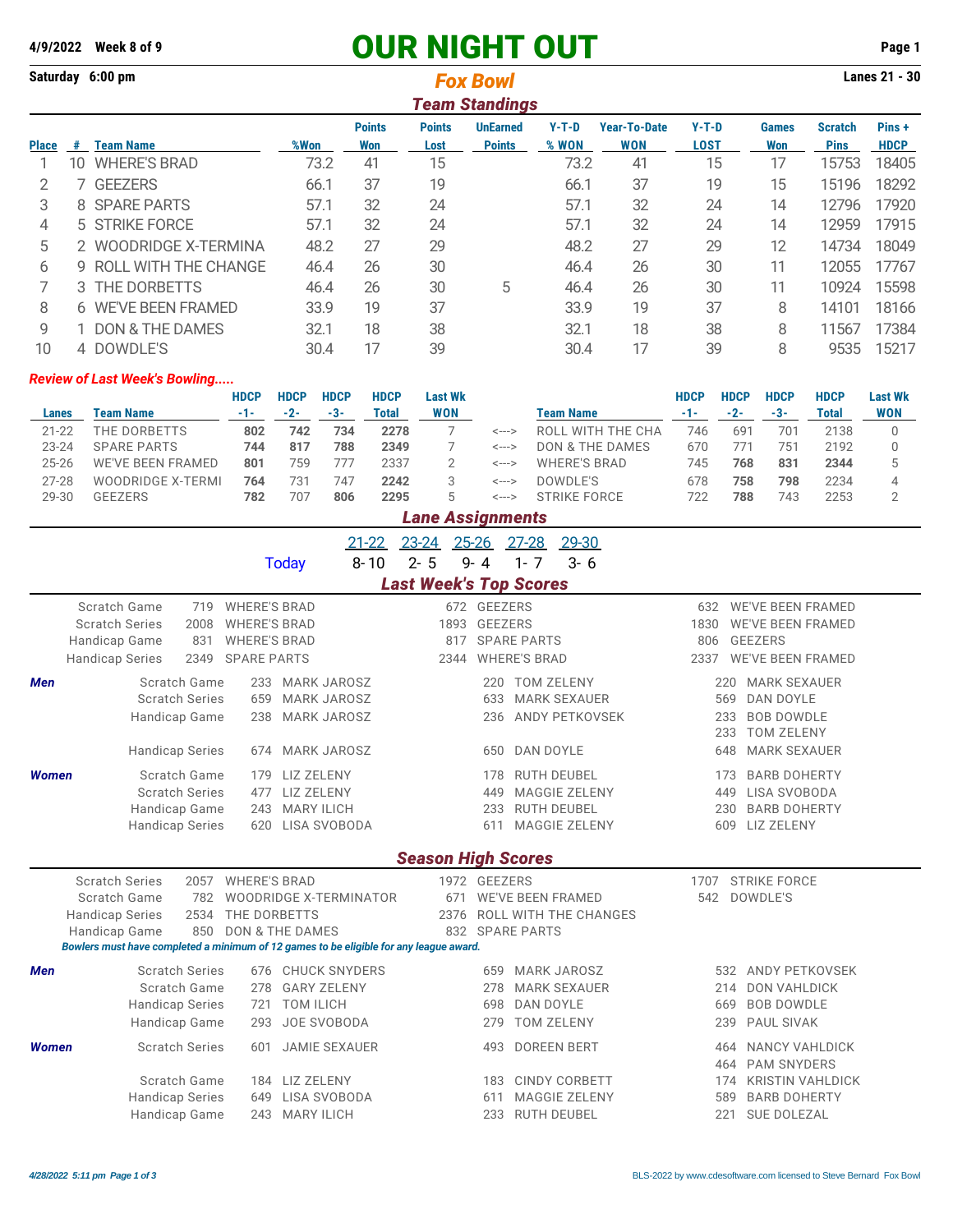|                     | 4/9/2022 Week 8 of 9               |                                    |                 |                | <b>OUR NIGHT OUT</b> |    |                 |                |       |                |       |              | Page 2         |
|---------------------|------------------------------------|------------------------------------|-----------------|----------------|----------------------|----|-----------------|----------------|-------|----------------|-------|--------------|----------------|
|                     |                                    |                                    |                 |                | <b>Team Rosters</b>  |    |                 |                |       |                |       |              |                |
|                     | <b>Bowling</b>                     |                                    |                 |                |                      |    | <b>To Raise</b> | <b>To Drop</b> |       |                |       |              | <b>HDCP</b>    |
| ID#                 | <b>Hand</b><br>1 - DON & THE DAMES | <b>Name</b>                        | <b>Avg HDCP</b> |                | <b>Pins Gms</b>      |    | $Avg +1$        | $Avg -1$       | $-1-$ | $-2-$          | $-3-$ | <b>Total</b> | <b>Total</b>   |
| 1                   |                                    | <b>SUE DOLEZAL</b>                 | 92              | 86             | 1659                 | 18 | 294             | 272            | 80    | 133            | 86    | 299          | 563            |
|                     |                                    |                                    |                 |                |                      |    |                 |                |       |                |       |              |                |
| $\overline{2}$      |                                    | <b>LYNETTE PIEKARSKI</b>           | 106             | 75             | 1909                 | 18 | 338             | 316            | 105   | 111            | 99    | 315          | 540            |
| 3                   |                                    | <b>NANCY VAHLDICK</b>              | 135             | 52             | 2844                 | 21 | 420             | 395            | 113   | 128            | 140   | 381          | 534            |
| 4                   |                                    | <b>DON VAHLDICK</b>                | 154             | 36             | 3709                 | 24 | 476             | 448            | 122   | 149            | 176   | 447          | 555            |
|                     |                                    | <b>2 - WOODRIDGE X-TERMINATORS</b> |                 |                |                      |    |                 |                |       |                |       |              |                |
| 5                   |                                    | <b>PAM SNYDERS</b>                 | 142             | 46             | 3427                 | 24 | 434             | 406            | 119   | 136            | 160   | 415          | 550            |
| 6                   |                                    | <b>RUTH DEUBEL</b>                 | 132             | 54             | 2788                 | 21 | 404             | 379            | 178   | 114            | 138   | 430          | 595            |
| 7                   |                                    | <b>SCOTT DEUBEL</b>                | 151             | 39             | 1365                 | 9  | 459             | 446            | a141  | a141           | a141  | 423          | 540            |
| 8                   |                                    | <b>CHUCK SNYDERS</b>               | 196             | 3              | 4718                 | 24 | 601             | 573            | 186   | 200            | 168   | 554          | 557            |
|                     | <b>3 - THE DORBETTS</b>            |                                    |                 |                |                      |    |                 |                |       |                |       |              |                |
| 9                   |                                    | <b>BILL CORBETT</b>                | 127             | 58             | 2300                 | 18 | 388             | 366            | 127   | 94             | 122   | 343          | 511            |
| 10                  |                                    | <b>CINDY CORBETT</b>               | 134             | 52             | 2420                 | 18 | 415             | 393            | 123   | 136            | 134   | 393          | 549            |
| 11                  |                                    | <b>BRIAN DOHERTY</b>               | 133             | 53             | 2400                 | 18 | 414             | 392            | 158   | 151            | 152   | 461          | 629            |
| 12                  |                                    | <b>BARB DOHERTY</b>                | 130             | 56             | 2346                 | 18 | 405             | 383            | 173   | 140            | 105   | 418          | 589            |
| <b>4 - DOWDLE'S</b> |                                    |                                    |                 |                |                      |    |                 |                |       |                |       |              |                |
| 13                  |                                    | ROSEANNA DOWDLE                    | 92              | 86             | 1932                 | 21 | 300             | 275            | 90    | 88             | 106   | 284          | 545            |
| 14                  |                                    | <b>MARTY DOWDLE</b>                | 134             | 52             | 2816                 | 21 | 424             | 399            | 101   | 161            | 142   | 404          | 560            |
| 15                  |                                    | <b>MEGHAN DOWDLE</b>               | 109             | 72             | 1647                 | 15 | 333             | 314            | 102   | 101            | 107   | 310          | 523            |
| 16                  |                                    | <b>BOB DOWDLE</b>                  | 120             | 64             | 2537                 | 21 | 367             | 342            | 110   | 133            | 168   | 411          | 606            |
|                     | <b>5 - STRIKE FORCE</b>            |                                    |                 |                |                      |    |                 |                |       |                |       |              |                |
| 17                  |                                    | <b>SUE SIVAK</b>                   | 114             | 68             | 1718                 | 15 | 352             | 333            | 108   | 143            | 119   | 370          | 580            |
| 18                  |                                    | <b>PAUL SIVAK</b>                  | 140             | 48             | 2525                 | 18 | 436             | 414            |       |                |       | 0            | $\overline{0}$ |
| 19                  |                                    | <b>JOYCE BARRETT</b>               | 113             | 69             | 1703                 | 15 | 349             | 330            |       |                |       | 0            | $\mathbf 0$    |
| 20                  |                                    | <b>KEVIN BARRETT</b>               | 150             | 40             | 2257                 | 15 | 461             | 442            | 131   | 152            | 154   | 437          | 554            |
| 41                  |                                    | <b>DOREEN BERT</b>                 | 142             | 46             | 2143                 | 15 | 431             | 412            | 134   | 154            | 130   | 418          | 553            |
| 42                  |                                    | <b>DENNY BERT</b>                  | 153             | 37             | 2307                 | 15 | 465             | 446            | 159   | 149            | 150   | 458          | 566            |
|                     | <b>6 - WE'VE BEEN FRAMED</b>       |                                    |                 |                |                      |    |                 |                |       |                |       |              |                |
| 21                  |                                    | <b>KRISTIN VAHLDICK</b>            | 113             | 69             | 2387                 | 21 | 349             | 324            |       | a103 a103 a103 |       | 309          | 516            |
| 22                  |                                    | <b>TREVOR PERKINS</b>              | 147             | 42             | 3532                 | 24 | 464             | 436            | 141   | 138            | 134   | 413          | 536            |
| 23                  |                                    | MAGGIE ZELENY                      | 135             | 52             | 2443                 | 18 | 413             | 391            | 155   | 156            | 138   | 449          | 611            |
| 24                  |                                    | <b>MARK JAROSZ</b>                 | 197             | $\overline{2}$ | 4149                 | 21 | 603             | 578            | 233   | 193            | 233   | 659          | 674            |
| 7 - GEEZERS         |                                    |                                    |                 |                |                      |    |                 |                |       |                |       |              |                |
| 25                  |                                    | <b>LIZ ZELENY</b>                  | 146             | 43             | 3512                 | 24 | 457             | 429            | 179   | 133            | 165   | 477          | 609            |
| 26                  |                                    | <b>PAM PEDERSEN</b>                | 113             | 69             | 2375                 | 21 | 361             | 336            | 111   | 117            | 119   | 347          | 557            |
| 27                  |                                    | <b>TOM ZELENY</b>                  | 182             | 14             | 3834                 | 21 | 558             | 533            | 170   | 148            | 220   | 538          | 577            |
| 28                  |                                    | <b>GARY ZELENY</b>                 | 189             | 8              | 4554                 | 24 | 576             | 548            | 188   | 175            | 168   | 531          | 552            |
|                     | <b>8 - SPARE PARTS</b>             |                                    |                 |                |                      |    |                 |                |       |                |       |              |                |
| 29                  |                                    | <b>LISA DOYLE</b>                  | 118             | 65             | 2840                 | 24 | 373             | 345            | 119   | 118            | 120   | 357          | 552            |
| 30                  |                                    | DAN DOYLE                          | 169             | 24             | 4065                 | 24 | 525             | 497            | 176   | 202            | 191   | 569          | 650            |
| 31                  |                                    | <b>TONI PETKOVSEK</b>              | 96              | 83             | 868                  | 9  | 296             | 283            | a86   | a86            | a86   | 258          | 507            |
| 32                  |                                    | <b>ANDY PETKOVSEK</b>              | 158             | 33             | 3319                 | 21 | 497             | 472            | 152   | 200            | 180   | 532          | 640            |
|                     |                                    | <b>9 - ROLL WITH THE CHANGES</b>   |                 |                |                      |    |                 |                |       |                |       |              |                |
| 33                  |                                    | <b>TRACY BROMBEREK</b>             | 112             | 70             | 2358                 | 21 | 354             | 329            | 109   | 81             | 96    | 286          | 490            |
| 34                  |                                    | <b>JIM BROMBEREK</b>               | 103             | 77             | 2170                 | 21 | 326             | 301            | 98    | 91             | 100   | 289          | 517            |
| 35                  |                                    | <b>LISA SVOBODA</b>                | 130             | 56             | 3140                 | 24 | 397             | 369            | 164   | 151            | 134   | 449          | 620            |
| 36                  |                                    | JOE SVOBODA                        | 157             | 34             | 3778                 | 24 | 488             | 460            | 142   | 135            | 138   | 415          | 511            |
|                     |                                    |                                    |                 |                |                      |    |                 |                |       |                |       |              |                |